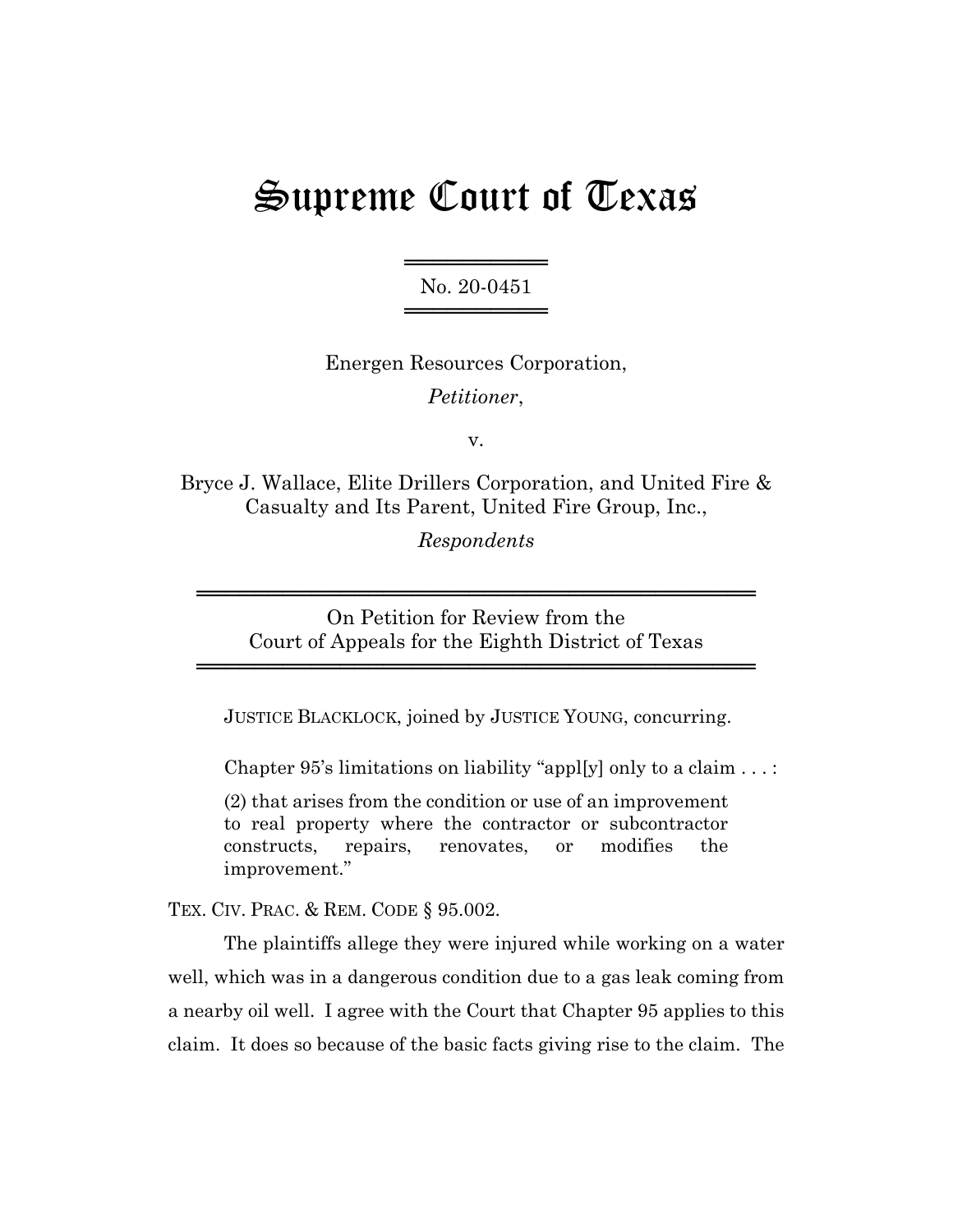"improvement to real property" being "repair[ed]" was the water well. This improvement was in a dangerous "condition"—it contained gas leaking from the oil well. The dangerous condition caused an explosion, injuring the plaintiffs. The plaintiffs' claims thus "arise[] from" the dangerous condition of the improvement, triggering Chapter 95. I see no basis in the statutory text for any further analysis.

Although the Court reaches the correct result, it does so only after unduly complicating Chapter 95's application. According to the Court, "Chapter 95 does not apply to a claim simply because the plaintiffs were injured by the condition or use of an improvement on which they were working." *Ante* at 2. Instead, "negligence that was a cause of the plaintiffs' damages must involve the condition or use of the improvement on which they were working." *Id.* By requiring that the *negligence* "involve" the improvement, the Court adds unwarranted doctrinal baggage to a straightforwardly worded statute that very clearly applies to this case.

Determining whether Chapter 95 applies need not be so difficult. One might imagine some initial confusion about the statute's use of the potentially slippery words "arises from." But this Court has already cleared that up. "Arises from," in Chapter 95, means simply "is caused by." *Endeavor Energy Res., L.P. v. Cuevas*, 593 S.W.3d 307, 310 (Tex. 2019); *Abutahoun v. Dow Chem. Co.*, 463 S.W.3d 42, 48 (Tex. 2015); *see also Utica Nat'l Ins. v. Am. Indem. Co.*, 141 S.W.3d 198, 203 (Tex. 2004) ("This Court has held that 'arise out of' means that there is simply a 'causal connection or relation,' which is interpreted to mean that there is but for causation, though not necessarily direct or proximate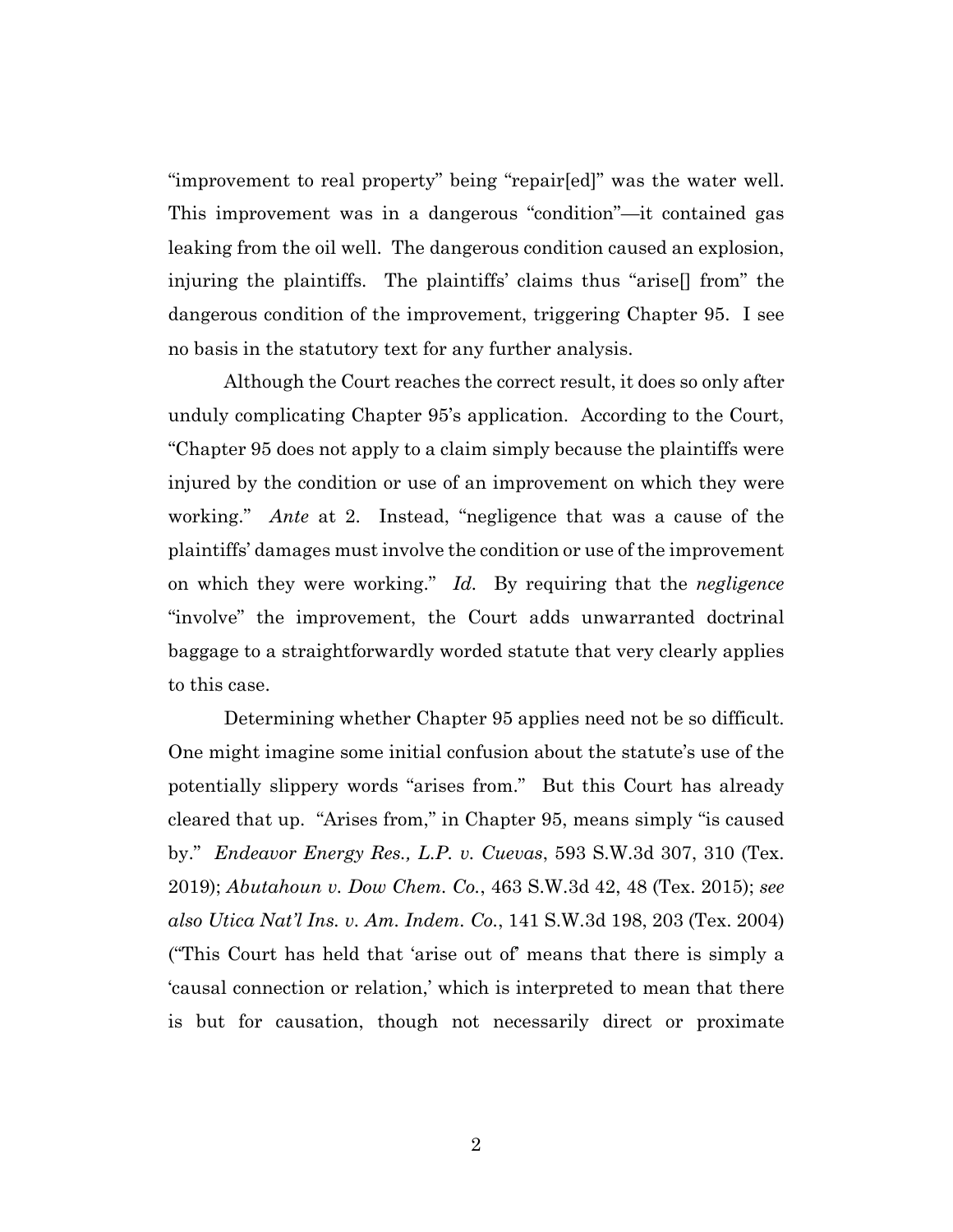causation.") (quoting *Mid–Century Ins. v. Lindsey,* 997 S.W.2d 153, 156 (Tex. 1999)).

So what "causes" a negligence claim? In the strictest sense, a negligence claim is an abstraction that "arises from" the mind of the lawyer. In a more practical sense, surely the sense in which Chapter 95 speaks, a negligence claim is caused by—and therefore arises from—the factual allegations on which the claim is based. And no fact is more foundational to a negligence claim than the injurious accident giving rise to the claim. The accident—and the injury it produces—are the brute facts of the case, from which the abstraction we call a "claim" arises. Who is responsible for the accident? Were they negligent? Did the negligence cause the injury? These questions follow from the fact of the accident itself—or arise from it, you might say. But they are farther down the causal chain. The injurious accident is the originating cause without which a "claim" could not even begin to exist.

I would not say the injurious accident is the *sole* "cause" of a negligence claim. A negligence claim surely has additional causes, such as the negligence allegations on which the Court focuses. But there are other causes of the damages (such as the injury itself), and surely the claim "arises from" those causes just as much as it arises from the alleged negligence.

In the past, we have not interpreted the Legislature's use of "arises from" to require courts to identify a sole causal source to the exclusion of all others. Claims—or in the Tort Claims Act, injuries—can "arise from" multiple causal sources, any one of which is sufficient to satisfy the "arising from" requirement. *Endeavor*, 593 S.W.3d at 311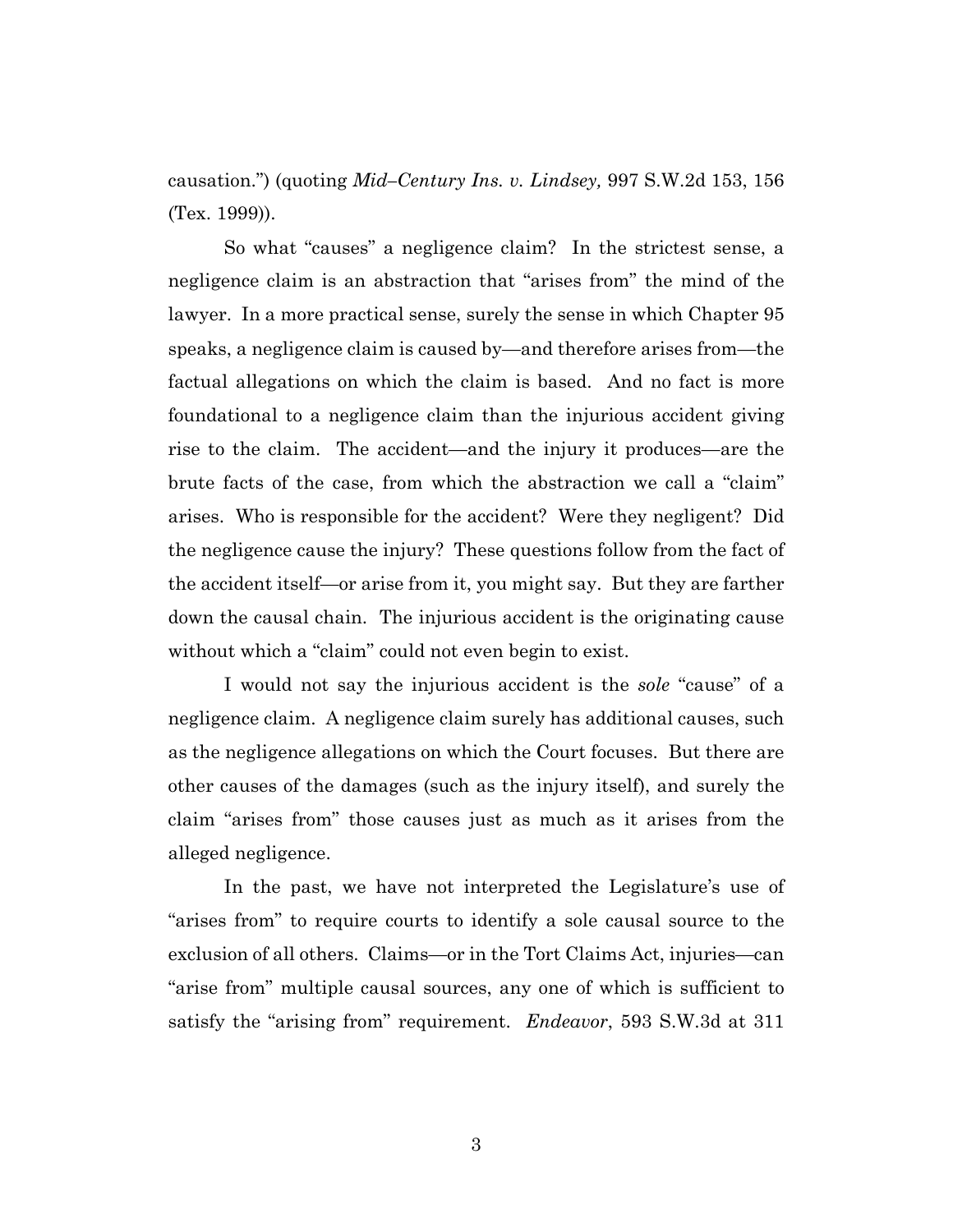(holding that a claim can "arise from" a "combination" of acts and concluding that "[t]he statute's plain language requires only that the claim arise from the use of an improvement to the property, not . . . that the use of the improvement be the *only* cause of the injury"); *see also PHI, Inc. v. Tex. Juv. Just. Dep't*, 593 S.W.3d 296, 303 (Tex. 2019) (noting that there may be more than one cause that satisfies the Tort Claims Act's "arises from" standard). Today, however, the Court interprets Chapter 95's "arises from" requirement to require exclusive focus on one cause of the claim—the negligence—to the exclusion of other causes, such as the injury.

The Court's textual basis for its restricted view of where claims "arise from" is Chapter 95's definition of "claim": "a claim for damages caused by negligence." TEX. CIV. PRAC.  $&$  REM. CODE  $\S$  95.001(1). This definition limits Chapter 95 to negligence claims, but it tells us nothing about where negligence claims "arise from." The definition's straightforward recitation of the elements of a negligence claim cannot bear the weight the Court puts on it. As the statute is written, it is the claim—not the negligence—that must "arise from" the condition or use of the improvement in order for Chapter 95 to apply.

Of the many things that might be said to "cause" a negligence claim, none is clearer than the injurious accident from which the claim originates. Whether an injury was caused by the condition or use of an improvement will typically be apparent from the hard facts alleged about the accident, reducing litigation and uncertainty about Chapter 95's application. Negligence, on the other hand, is a malleable legal construct. Whereas the facts of the accident are what they are,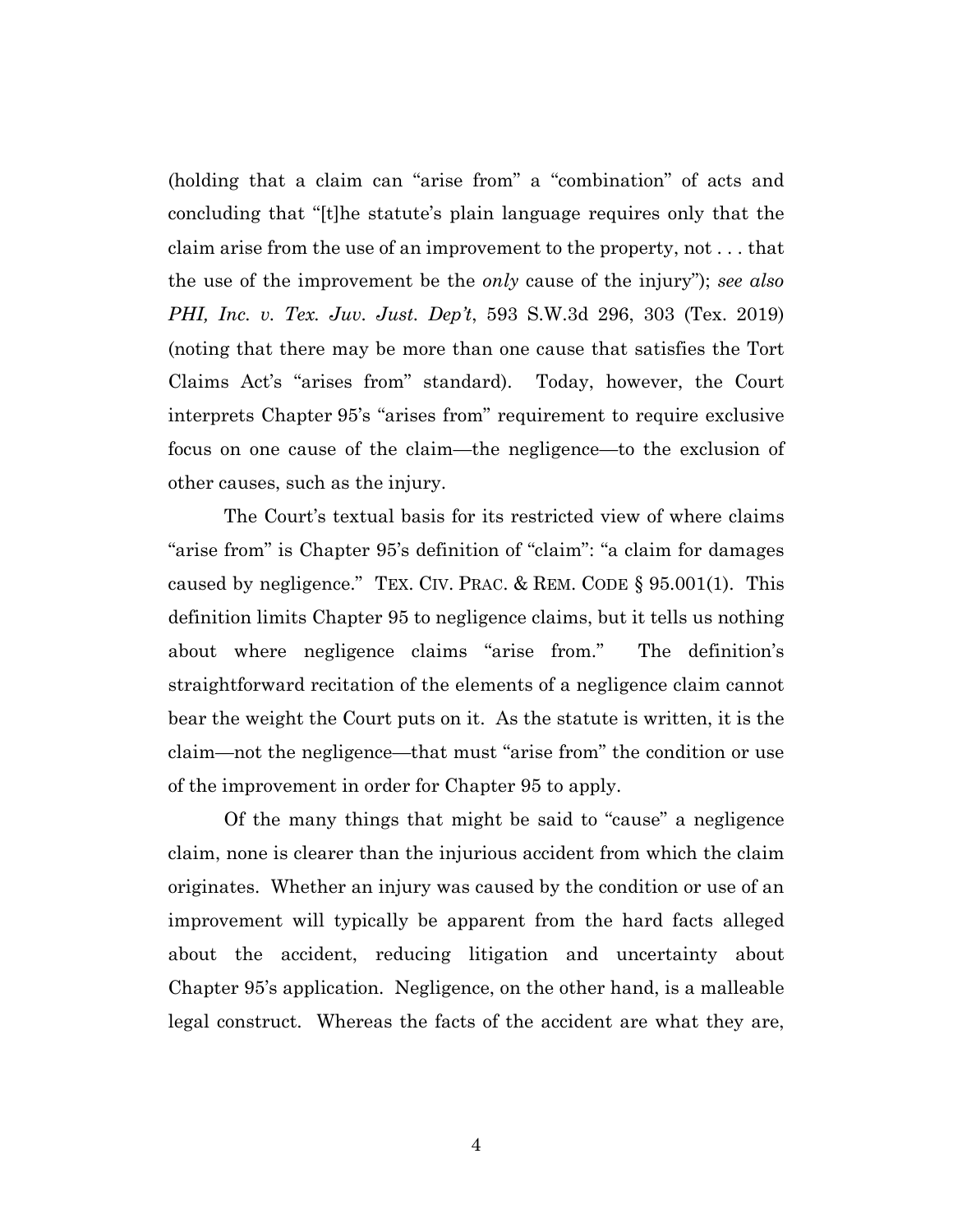deciding where and to whom to assign the negligence is often a strategic decision made by lawyers. If Chapter 95 only applies if the alleged negligence "involves" the improvement, lawyers will look for creative ways to plead around Chapter 95—even in cases where a condition or use of the improvement caused the injury and therefore gave rise to the claim. The result will be lengthier and more indeterminate litigation over whether the case meets the Court's unnecessary rearticulation of Chapter 95's requirements.

The Court relies primarily on its prior decisions in *Endeavor* and *Abutahoun*, neither of which requires the rule the Court announces. To the extent we have ever addressed whether Chapter 95 applies *only* if the alleged negligence "involves" the improvement, we suggested in *Endeavor* that it does not: "The statute's plain language requires only that the claim arise from the use of an improvement to the property, not that the property owner's negligence involve the use of the improvement." *Endeavor*, 593 S.W.3d at 311. To be sure, in *Endeavor*, we answered whether the claim arose from the use of an improvement by analyzing whether the alleged negligence involved the improvement. *Id.* That is certainly one way to answer the question. But what *Endeavor* said was *sufficient*, the Court now deems *necessary*. Our prior case law does not require that jump, and neither, as I read it, does the text of Chapter 95.

The process of reasoning the Court used in *Endeavor* when applying Chapter 95 to the facts and arguments raised there does not generate a rule requiring all future courts to use precisely the same process of reasoning. When this Court employs a line of reasoning to